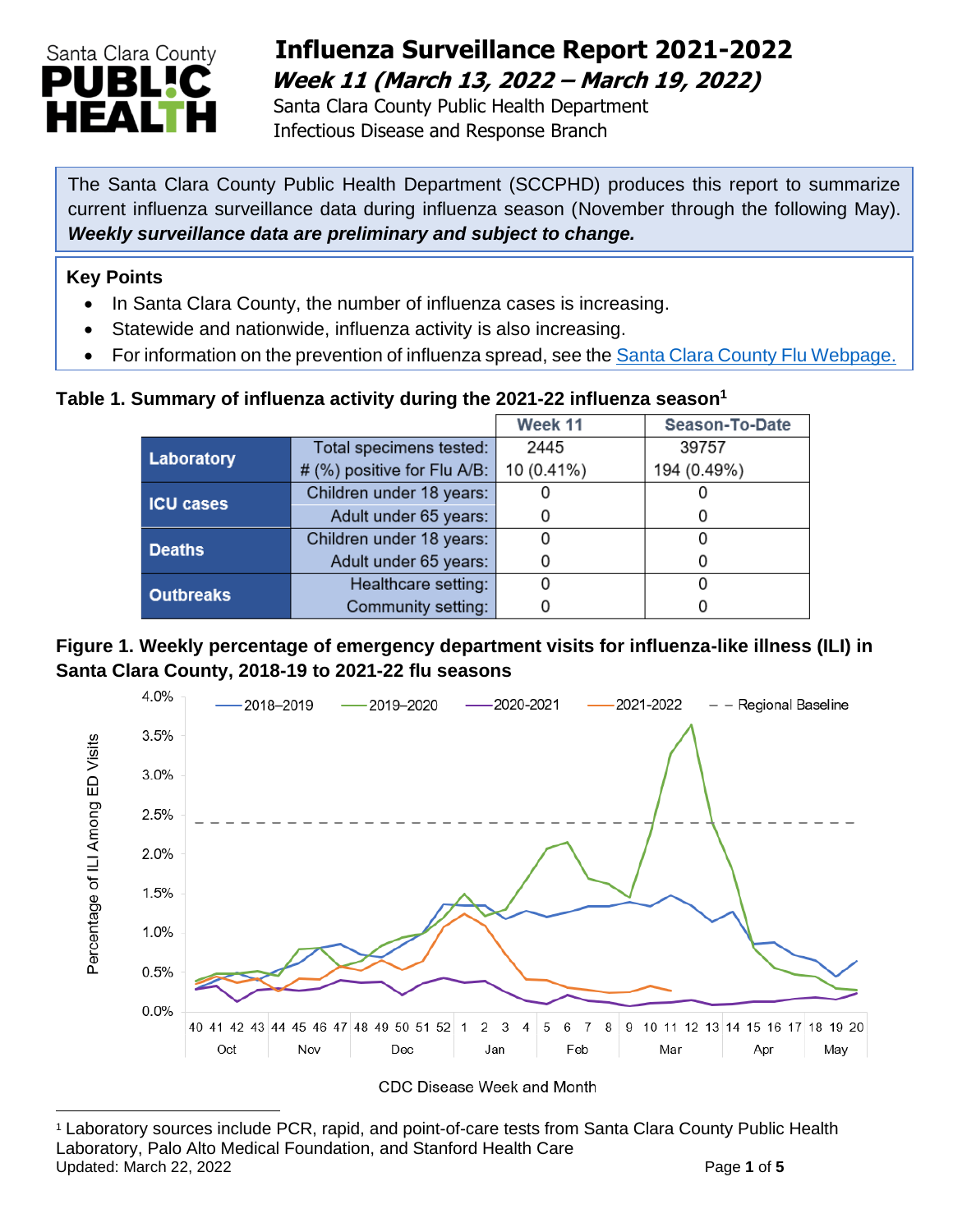

 Santa Clara County Public Health Department Infectious Disease and Response Branch

## **Influenza Virologic Surveillance**





CDC Disease Week and Month

<sup>&</sup>lt;sup>2</sup> Laboratory sources include PCR, rapid, and point-of-care tests from Santa Clara County Public Health Laboratory, Palo Alto Medical Foundation, and Stanford Health Care. Limitations of Figure 2 data include presence of out-of-jurisdiction cases, inability to subtype influenza by certain laboratories, and potential missed influenza cases tested by alternate laboratories in the county.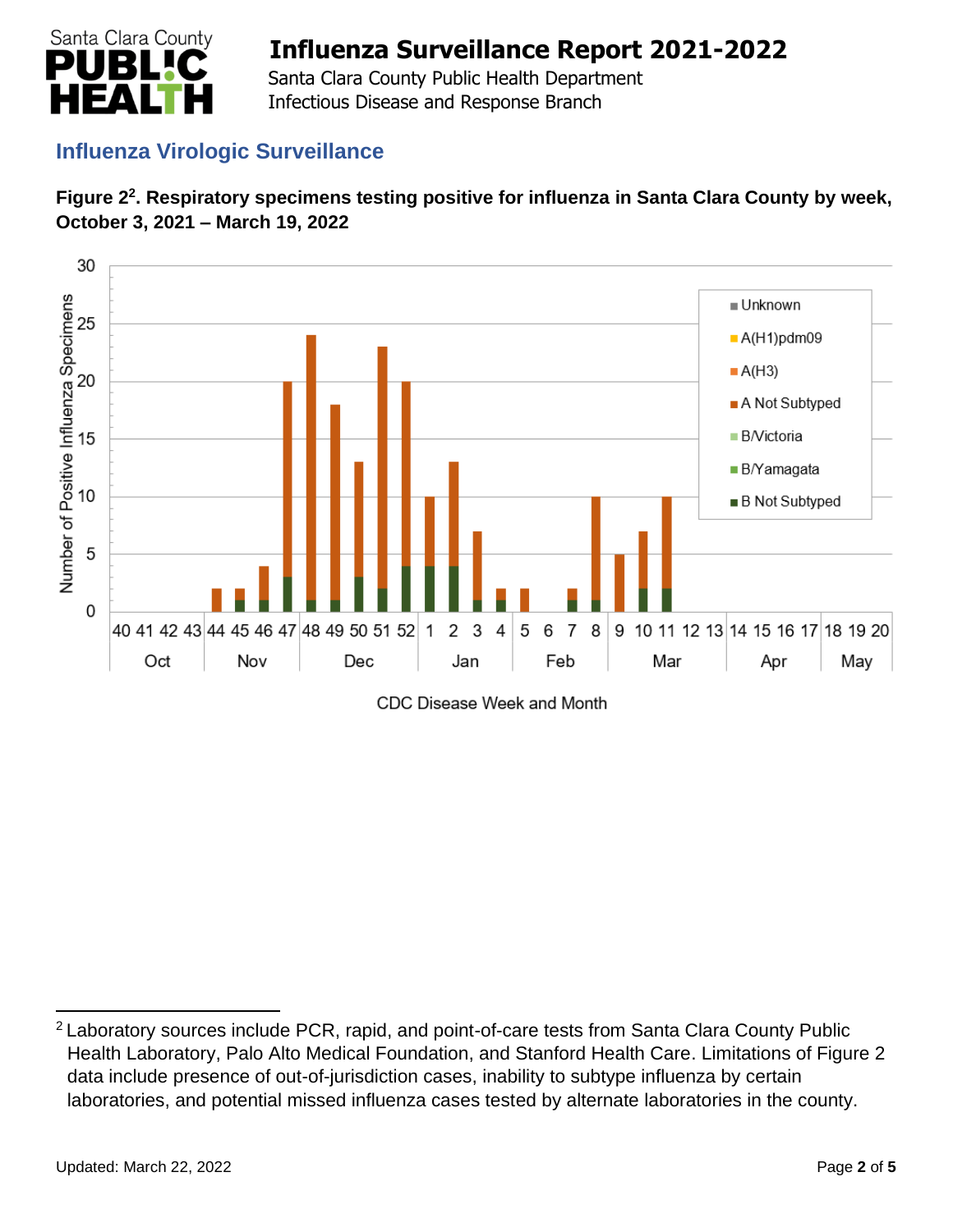

 Santa Clara County Public Health Department Infectious Disease and Response Branch

## **Laboratory-Confirmed Influenza ICU Cases, Deaths, and Outbreaks**

As of March 19, 2022, no laboratory-confirmed influenza cases requiring ICU level care or influenzaassociated deaths among persons under 65 years old were reported in Santa Clara County for the current flu season (Figure 3, Figure 4). Cases aged 65 years and older are not reportable. Additionally, no laboratory-confirmed influenza outbreaks have been reported in a healthcare or community setting for the  $2021 - 2022$  influenza season (Figure 5).

### **Figure 3 3 . Laboratory-confirmed influenza ICU cases and deaths among individuals aged 0-64 years by week of onset in Santa Clara County, October 3, 2021 – March 19, 2022**



CDC Disease Week and Month



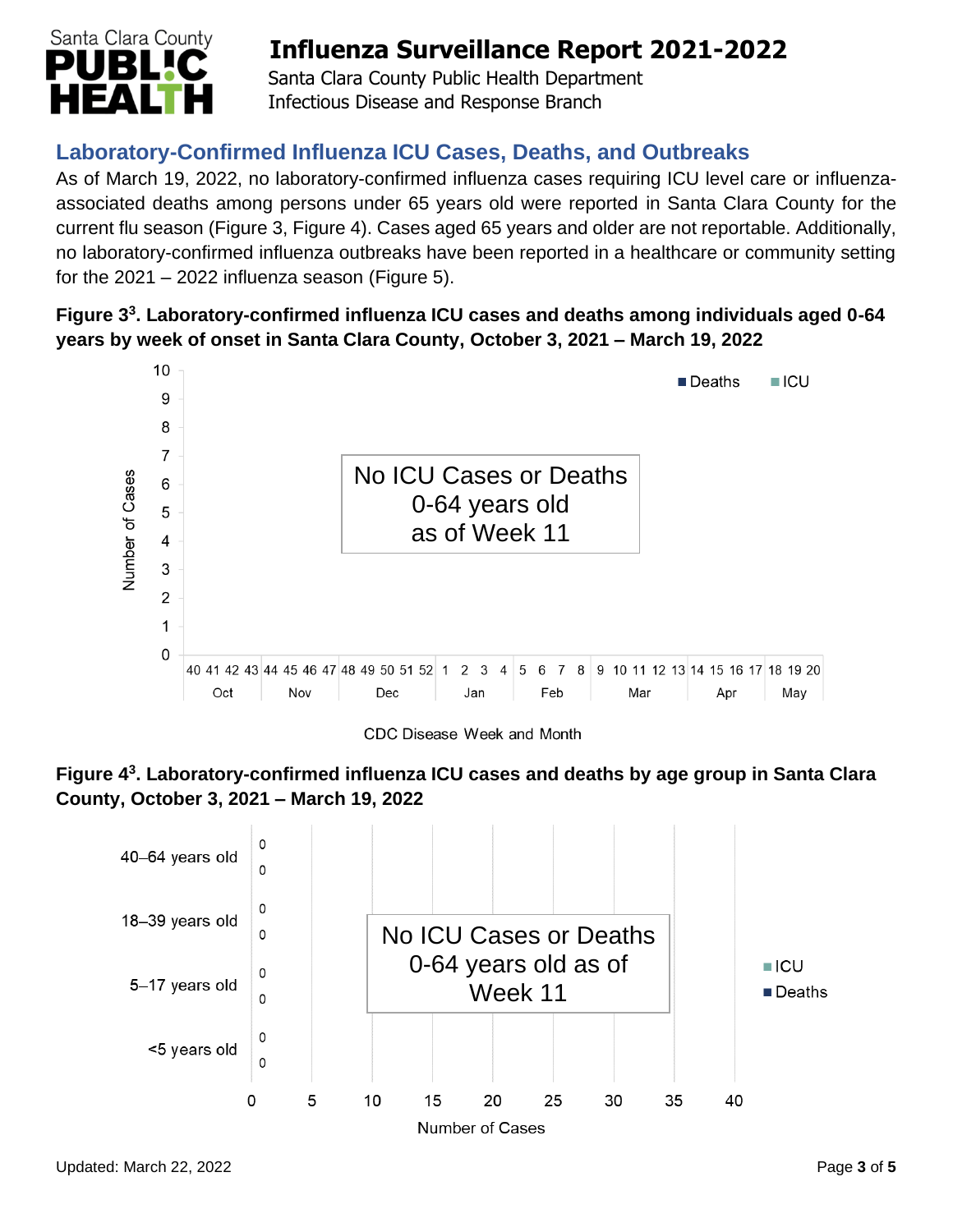

 Santa Clara County Public Health Department Infectious Disease and Response Branch

### **Figure 5 3 . Laboratory-confirmed healthcare and community outbreaks by outbreak onset week in Santa Clara County, October 3, 2021 – March 19, 2022**



## **Statewide and Nationwide Influenza Surveillance**

|                                      | <b>CALIFORNIA</b> |                                                                       | <b>UNITED STATES</b> |                |
|--------------------------------------|-------------------|-----------------------------------------------------------------------|----------------------|----------------|
|                                      | Week 10           | Season-To-Date                                                        | Week 10              | Season-To-Date |
| Season influenza activity            |                   | Sporadic; influenza activity is increasing<br>in most of the country. |                      |                |
| <b>Predominant Virus Circulating</b> | Flu A             | Flu A                                                                 | Flu A                | Flu A          |
| # Of Flu-Coded Deaths                |                   | 33                                                                    | 15                   | 1237           |
| # Of Flu-Associated Pediatric Deaths | 0                 |                                                                       | 3                    | 13             |

For more information, visit the [CDPH Influenza Webpage](http://www.cdph.ca.gov/Programs/CID/DCDC/Pages/Immunization/Influenza.aspx) and the [CDC U.S. Influenza Surveillance](http://www.cdc.gov/flu/weekly/)  [Webpage.](http://www.cdc.gov/flu/weekly/)

<sup>&</sup>lt;sup>3</sup> The source for Figures 3, 4, and 5 is the California Reportable Diseases Information Exchange (CalREDIE) system. Data are provisional as of 3/22/2022.